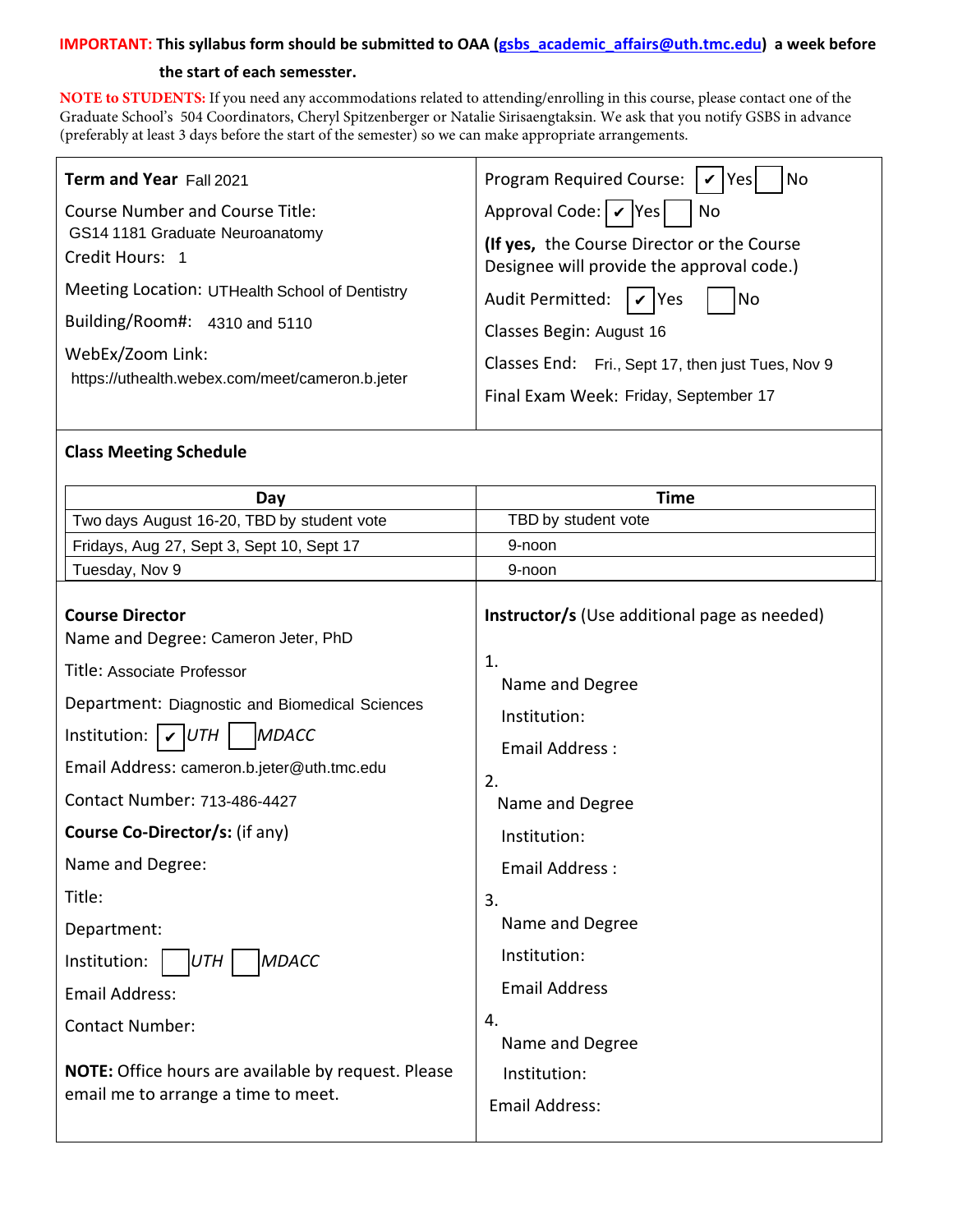| Teaching Assistant: (if any)                                                                                                                                                                                                                                                                                                                                                                                                                                                                                                                                                                                                                                                                                                                                                     | Cont. Instructor/s   |  |  |
|----------------------------------------------------------------------------------------------------------------------------------------------------------------------------------------------------------------------------------------------------------------------------------------------------------------------------------------------------------------------------------------------------------------------------------------------------------------------------------------------------------------------------------------------------------------------------------------------------------------------------------------------------------------------------------------------------------------------------------------------------------------------------------|----------------------|--|--|
|                                                                                                                                                                                                                                                                                                                                                                                                                                                                                                                                                                                                                                                                                                                                                                                  |                      |  |  |
| Name and Email Address                                                                                                                                                                                                                                                                                                                                                                                                                                                                                                                                                                                                                                                                                                                                                           | 5.                   |  |  |
|                                                                                                                                                                                                                                                                                                                                                                                                                                                                                                                                                                                                                                                                                                                                                                                  | Name and Degree      |  |  |
| Name and Email Address                                                                                                                                                                                                                                                                                                                                                                                                                                                                                                                                                                                                                                                                                                                                                           | Institution:         |  |  |
|                                                                                                                                                                                                                                                                                                                                                                                                                                                                                                                                                                                                                                                                                                                                                                                  | <b>Email Address</b> |  |  |
|                                                                                                                                                                                                                                                                                                                                                                                                                                                                                                                                                                                                                                                                                                                                                                                  |                      |  |  |
| Course description: This course will provide a broad overview of the structure and function of the central nervous<br>system on plastinated specimen. Plastination is a novel technique for preservation of the<br>human body by replacing water content with polymers. Graduate students will not only<br>benefit from hands-on neuroanatomy laboratory sessions and a practical exam (an exam of<br>the anatomical structures), but also from experience as teaching assistants. This course<br>specifically trains graduate students in neuroanatomy just prior to them teaching it to<br>first-year dental students as part of their neuroanatomy training. Graduate students will<br>receive evaluations from dental students and the course director as proof of teaching. |                      |  |  |
| Textbook/Supplemental Reading Materials (if any)                                                                                                                                                                                                                                                                                                                                                                                                                                                                                                                                                                                                                                                                                                                                 |                      |  |  |
| • Pre-recorded lectures, made available to students on Panopto                                                                                                                                                                                                                                                                                                                                                                                                                                                                                                                                                                                                                                                                                                                   |                      |  |  |
| • Neuroanatomy atlas, made available to students on Canvas                                                                                                                                                                                                                                                                                                                                                                                                                                                                                                                                                                                                                                                                                                                       |                      |  |  |
|                                                                                                                                                                                                                                                                                                                                                                                                                                                                                                                                                                                                                                                                                                                                                                                  |                      |  |  |
|                                                                                                                                                                                                                                                                                                                                                                                                                                                                                                                                                                                                                                                                                                                                                                                  |                      |  |  |
|                                                                                                                                                                                                                                                                                                                                                                                                                                                                                                                                                                                                                                                                                                                                                                                  |                      |  |  |
| Course Objective/s:                                                                                                                                                                                                                                                                                                                                                                                                                                                                                                                                                                                                                                                                                                                                                              |                      |  |  |
| Upon successful completion of this course, students will                                                                                                                                                                                                                                                                                                                                                                                                                                                                                                                                                                                                                                                                                                                         |                      |  |  |
| know the structure and function of major anatomical features of the human brain.                                                                                                                                                                                                                                                                                                                                                                                                                                                                                                                                                                                                                                                                                                 |                      |  |  |
| demonstrate competence in teaching neuroanatomy to a laboratory group of health professions students.                                                                                                                                                                                                                                                                                                                                                                                                                                                                                                                                                                                                                                                                            |                      |  |  |
| <b>Specific Learning Objectives:</b>                                                                                                                                                                                                                                                                                                                                                                                                                                                                                                                                                                                                                                                                                                                                             |                      |  |  |
| State the major structures and functions of each of the five divisions of the brain.                                                                                                                                                                                                                                                                                                                                                                                                                                                                                                                                                                                                                                                                                             |                      |  |  |
| 1.                                                                                                                                                                                                                                                                                                                                                                                                                                                                                                                                                                                                                                                                                                                                                                               |                      |  |  |
| Discuss the formation and circulation of cerebrospinal fluid.<br>$\overline{2}$ .                                                                                                                                                                                                                                                                                                                                                                                                                                                                                                                                                                                                                                                                                                |                      |  |  |
|                                                                                                                                                                                                                                                                                                                                                                                                                                                                                                                                                                                                                                                                                                                                                                                  |                      |  |  |
| Delineate the major projection, association and commissural tracts of the brain.<br>$\overline{3}$ .                                                                                                                                                                                                                                                                                                                                                                                                                                                                                                                                                                                                                                                                             |                      |  |  |
| Identify key structures on whole brains and on sagittal and coronal slices of brains.<br>4.                                                                                                                                                                                                                                                                                                                                                                                                                                                                                                                                                                                                                                                                                      |                      |  |  |
| Learn to use effective andragogy, which is the art and science of helping adults learn.<br>5.                                                                                                                                                                                                                                                                                                                                                                                                                                                                                                                                                                                                                                                                                    |                      |  |  |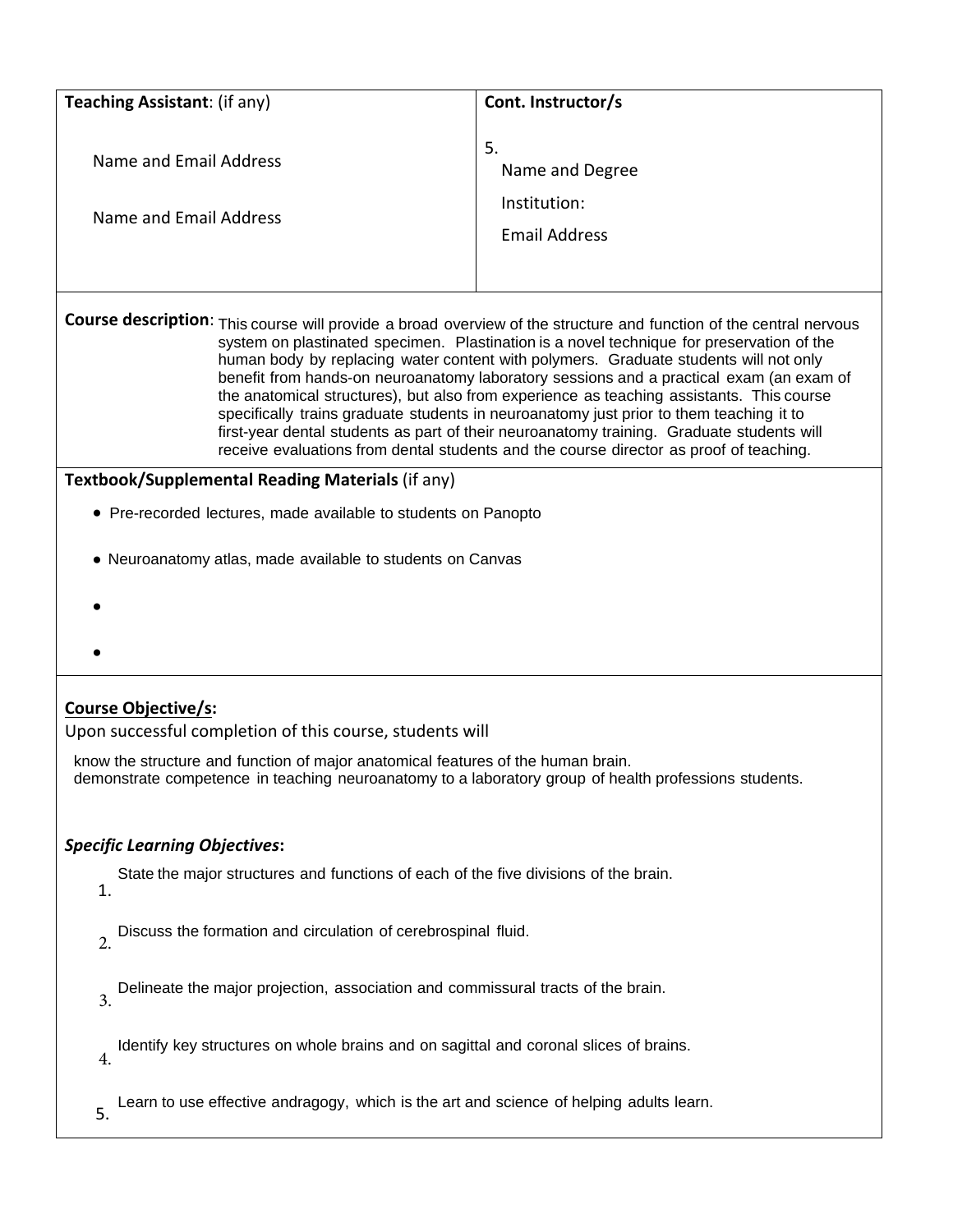## **Student responsibilities and expectations:** (See example below from GS04 1235: Basic and Translational Cancer Biology course)

A. Students are expected to enroll in this course by early August. Shortly thereafter, enrollees will complete a Doodle poll of their availability for two training sessions with the course director during August 16-20. Training sessions will teach and review the approximately 75 structures of the course.

B. Students are expected to watch two pre-recorded lectures in preparation for a multiple-choice quiz.

C. Students are expected to read a tip sheet and watch a one-hour video demonstration on how to teach a laboratory group. Students will practice teaching these structures to each other in preparation for serving as the teaching assistants (TAs) in neuroanatomy lab for first-year dental students.

D. For each of the three laboratory sessions with dental students, the graduate students are expected to:

- 1. Arrive early and retrieve neuroanatomical specimen for laboratory session.
- 2. Attend the pre-laboratory lecture given by Dr. Jeter to the dental students.
- 3. Learn, review, and teach the neuroanatomical structures assigned for that laboratory session.
- 4. Learn, review, and teach a laboratory group using established andragogy (way to teach adults).
- 5. Ensure the group handles the specimen with great care.
- 5. Stay until the laboratory group wishes to leave, or until the laboratory time is over.
- 6. Clean up the laboratory station and return specimen to storage.
- 7. Answer student emails; communicate with course director as needed.

E. Students are expected to prepare for and complete a practical exam. Students will rotate every one minute to a new station at which a specimen is placed. Students will name (fill-in-the-blank) the structure that is pinned. Cheating or engaging in unethical behavior during the semester will be grounds for dismissal from the course. F. Students will moderate/judge for NeurOlympics, the end-of-semester competition for dental students.

Students enrolled in this course will be expected to perform the following activities each week.

- 1. Read, process, and review (study) material from 1 or 2 seminal reviews relating to the week's cancer biology topic
- 2. Read 2 research articles (e.g., primary research)
- 3. Write 2 one-page literature synopses for the assigned research articles (see **Course Grading** for more detail)
- 4. Prepare for and take course quizzes based on course lectures/ readings.
- 5. Attend and participate at the journal club review session
- 6. Participate in and contribute to course discussions during lecture, review sessions
- 7. Prepare for and take a final examination based on lecture and some reading material

Students are expected to complete all assigned reading material (reviews and research literature) prior to class. While you may work and discuss all course materials and assignments in groups, all writing assignments must be your own. Plagiarism and failure to properly cite scientific literature and other sources will not be tolerated and are grounds for dismissal from the course and further GSBS disciplinary action. Cheating or engaging in unethical behavior during examinations (quizzes and final) will be grounds for dismissal from the course without credit and further GSBS disciplinary action.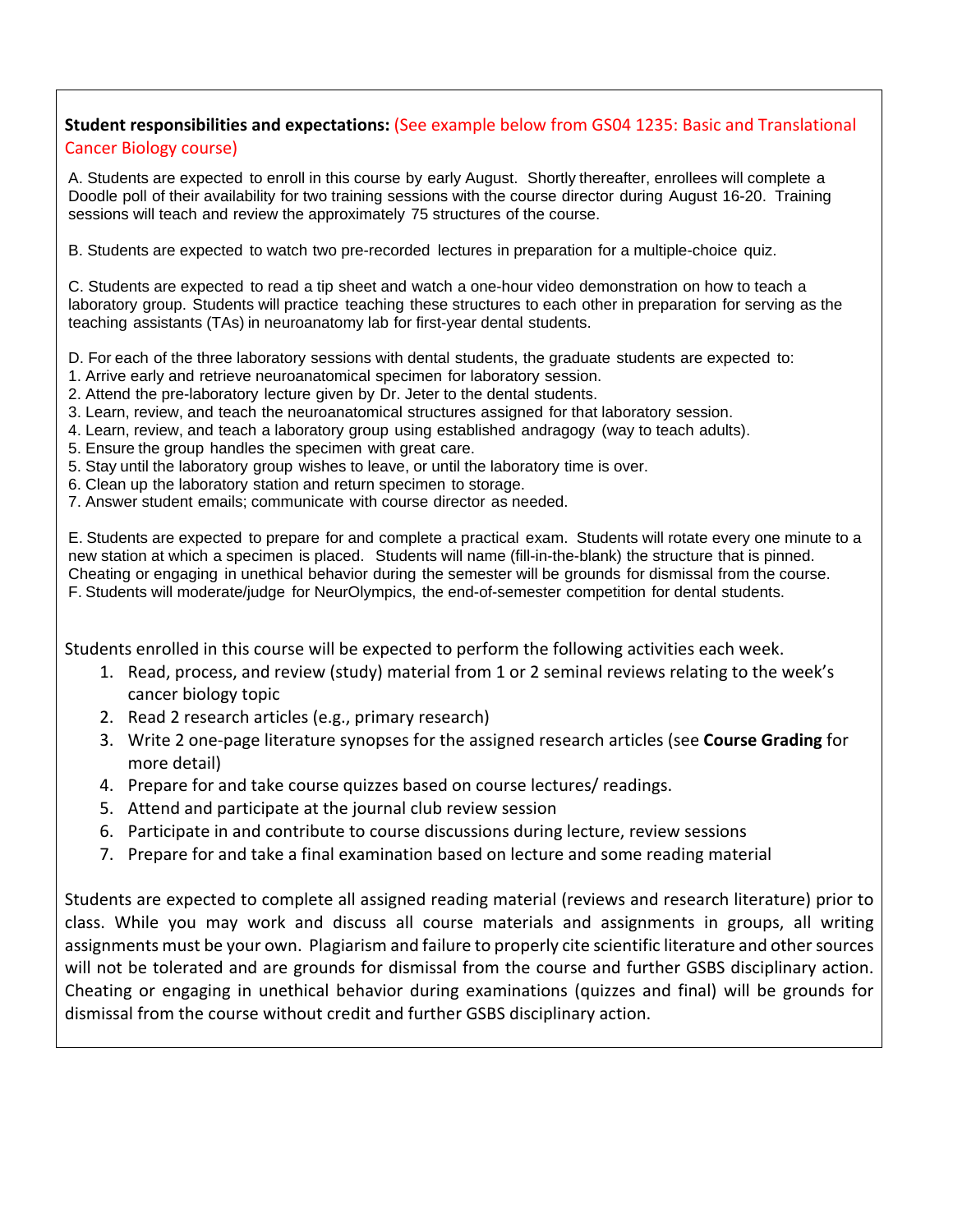| Grading System: $\mathcal{V}$ Letter Grade (A-F)<br>Pass/Fail                |                                                                                                                    |  |  |
|------------------------------------------------------------------------------|--------------------------------------------------------------------------------------------------------------------|--|--|
| <b>Student Assessment and Grading Criteria: (May include the following:)</b> |                                                                                                                    |  |  |
|                                                                              |                                                                                                                    |  |  |
| Homework<br>%)                                                               | Description                                                                                                        |  |  |
| Quiz (10 %)                                                                  | A multiple-choice quiz to confirm students viewed the<br>assigned online lectures in Panopto.<br>Description       |  |  |
|                                                                              |                                                                                                                    |  |  |
| Presentation<br>%)                                                           | Description                                                                                                        |  |  |
|                                                                              |                                                                                                                    |  |  |
| Midterm Exams<br>%                                                           | Description                                                                                                        |  |  |
| <b>Final Exam</b><br>(50%                                                    | Identification of structures on plastinated brains and<br>slides (fill in the blank).<br>Description               |  |  |
| Workshop or Breakout-Session<br>$(20 \%)$                                    | Student's knowledge of structures, exactness in<br>teaching them to dental students, communication.<br>Description |  |  |
| Participation and/or Attendance<br>$(20 \%)$                                 | Timely attendance at training and lab sessions.<br>Professional behavior as TA for dental students.<br>Description |  |  |

# **CLASS SCHEDULE**

| Day/Date    | <b>Duration</b><br>(Hr) | <b>Lecture Topic</b>                       | Lecturer/s            |
|-------------|-------------------------|--------------------------------------------|-----------------------|
| Online      | $\overline{2}$          | Introduction to the Central Nervous System | Cameron Jeter         |
| Online      | 2                       | <b>Neocortex</b>                           | Cameron Jeter         |
| <b>TBD</b>  | $\overline{2}$          | Training Session 1: Neuroanatomy           | Cameron Jeter         |
| TBD         | $\overline{2}$          | Training Session 2: Neuroanatomy           | Cameron Jeter         |
| Online      | 1                       | How Dr. Jeter teaches a lab group          | Cameron Jeter         |
| Fri, Aug 27 | 3                       | Lab Session 1                              | Grad Students as TAs! |
| Fri, Sept 3 | 3                       | Lab Session 2                              | Grad Students as TAs! |